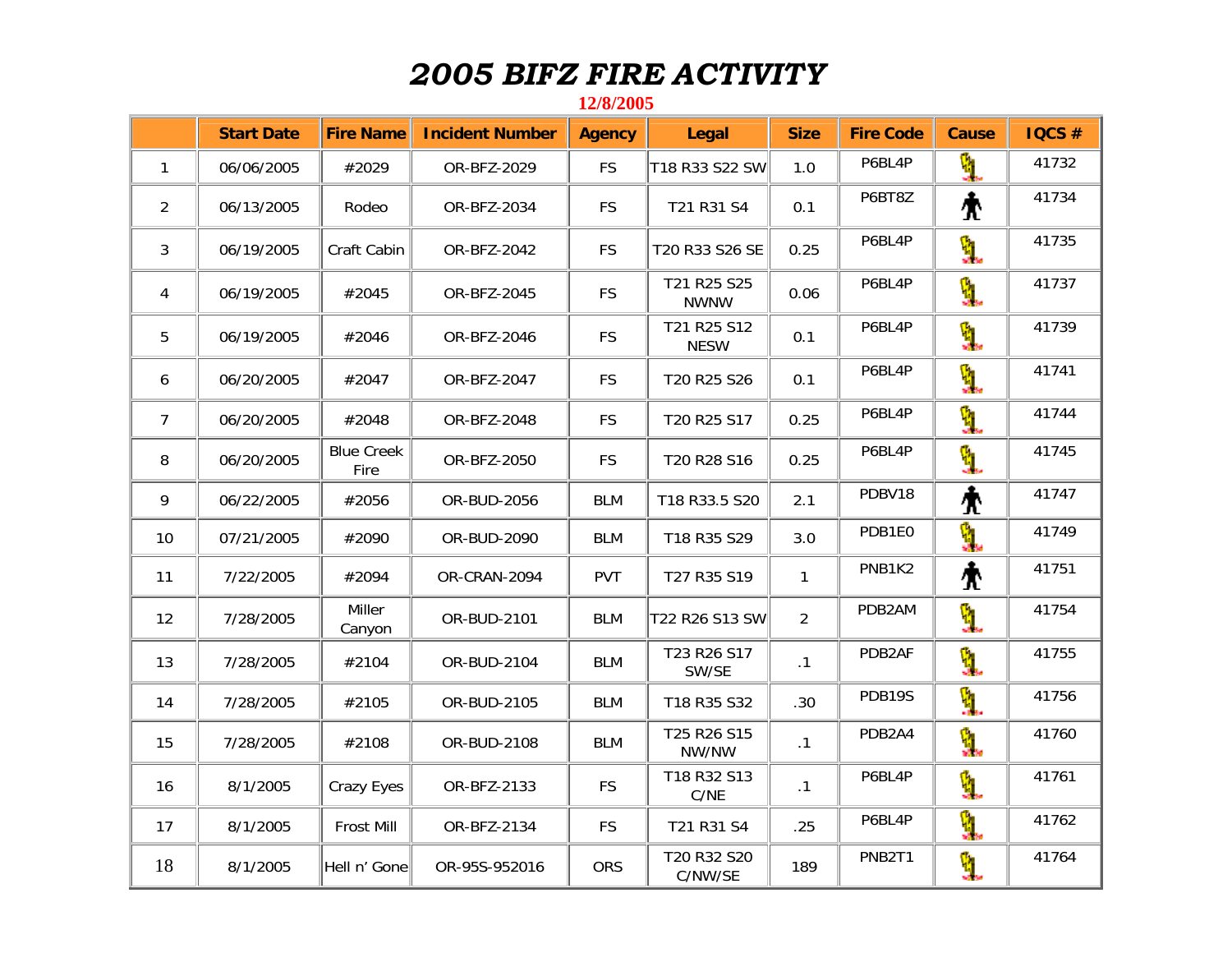| 19 | 8/1/2005 | <b>Tire Fire</b>        | OR-BFZ-2140 | <b>FS</b>  | T17 R33.5 S21        | $\cdot$ 1        | P6BL4P | Ů.                                 | 41765 |
|----|----------|-------------------------|-------------|------------|----------------------|------------------|--------|------------------------------------|-------|
| 20 | 8/6/2005 | Ruby<br>Springs         | OR-BUD-2153 | <b>BLM</b> | T31 R32.75 S12<br>W  | .30              | B3F1   | ÿ.                                 | 41766 |
| 21 | 8/6/2005 | <b>Craters Fire</b>     | OR-BUD-2154 | <b>BLM</b> | T29 R32 S8<br>SE/NW  | $\cdot$ 1        | B3KF   | ŷ.                                 | 49533 |
| 22 | 8/6/2005 | Midnight<br>Crow        | OR-BUD-2156 | <b>BLM</b> | T23 R34 S28          | $\cdot$ 1        | B3GP   | Ý.                                 | 41767 |
| 23 | 8/7/2005 | <b>Beef Trail</b>       | OR-BUD-2161 | <b>PVT</b> | T36 R32.5 S23        | 5000             | PNB3J4 | ŷ.                                 | 41768 |
| 24 | 8/7/2005 | The Best<br>Mayo        | OR-BUD-2164 | <b>BLM</b> | T22 R25 S35          | $.5\,$           | PDB3K4 | ý.                                 | 41769 |
| 25 | 8/7/2005 | Rimrock                 | OR-BFZ-2165 | <b>FS</b>  | T20 R30 S15<br>C/SE  | .25              | P6BL4P | Ů.                                 | 41770 |
| 26 | 8/7/2005 | #2166                   | OR-BFZ-2166 | <b>FS</b>  | T20 R30 S15<br>W/C   | $\cdot$ 1        | P6BL4P | ý.                                 | 41771 |
| 27 | 8/7/2005 | <b>Silvies</b><br>Slope | OR-BFZ-2167 | <b>FS</b>  | T20 R30 S1           | .25              | P6BL4P | ý.                                 | 41772 |
| 28 | 8/8/2005 | Cow Camp                | OR-BFZ-2170 | <b>FS</b>  | T20 R30 S11<br>C/SE  | $\mathbf{1}$     | P6BL4P | ÿ.                                 | 41774 |
| 29 | 8/8/2005 | #2171                   | OR-BFZ-2171 | <b>FS</b>  | T19 R31 S7<br>C/NE   | $\cdot$ 1        | P6BL4P | ý.                                 | 41775 |
| 30 | 8/8/2005 | #2172                   | OR-BFZ-2172 | <b>FS</b>  | T19 R30 S9 C         | $.2\overline{ }$ | P6BL4P | ý.                                 | 41776 |
| 31 | 8/8/2005 | #2173                   | OR-BFZ-2173 | <b>FS</b>  | T17 R32 S22<br>C/SW  | .25              | P6BL4P | ý.                                 | 49534 |
| 32 | 8/8/2005 | Little Hill             | OR-BFZ-2175 | <b>FS</b>  | T17 R32 S28          | .66              | P6BL4P | ý.                                 | 41777 |
| 33 | 8/8/2005 | Hamilton<br>Ranch       | OR-BUD-2177 | <b>BLM</b> | T20 R29 S25<br>C/SW  | 379              | PDB3MU | ý.                                 | 41778 |
| 34 | 8/8/2005 | <b>Egypt Wells</b>      | OR-BUD-2178 | <b>BLM</b> | T21 R26 S36<br>C/SW  | 59               | PDB3NG | ý.                                 | 41779 |
| 35 | 8/8/2005 | Stonehouse              | OR-BUD-2180 | <b>BLM</b> | T30 R36 S6 SW        | .5               | B3NP   | ů,<br><b><i><u>PASSARE</u></i></b> | 41780 |
| 36 | 8/8/2005 | #2181                   | OR-BFZ-2181 | <b>FS</b>  | T17 R33 S19<br>SE/NW | $.5\,$           | P6BL4P | ů.                                 | 49535 |
| 37 | 8/8/2005 | #2182                   | OR-BFZ-2182 | <b>FS</b>  | T17 R33 S19<br>SW/SW | $\cdot$ 2        | P6BL4P | Ý.                                 | 49536 |
| 38 | 8/8/2005 | #2185                   | OR-BUD-2185 | <b>BLM</b> | T23 R29 S20          | .30              | B3QG   | ý.                                 | 41781 |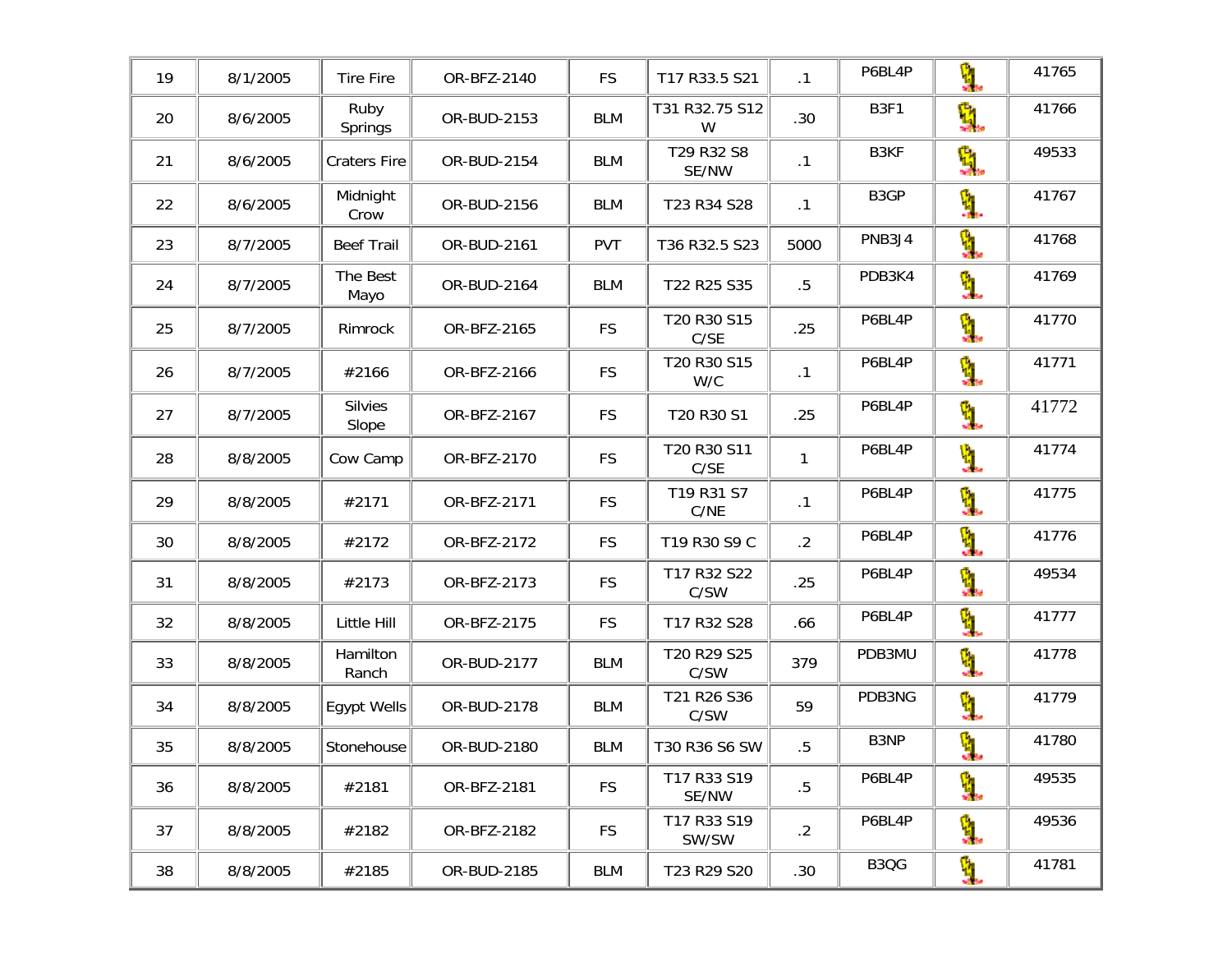|    |           |                            |             |            | NW/NW                |                |             |    |       |
|----|-----------|----------------------------|-------------|------------|----------------------|----------------|-------------|----|-------|
| 39 | 8/8/2005  | Sugarloaf                  | OR-BFZ-2188 | <b>FS</b>  | T19 R29 S16          | .1             | P6BL4P      | ģ, | 41782 |
| 40 | 8/8/2005  | Pine Creek                 | OR-BFZ-2189 | <b>FS</b>  | T20 R33 S17 C        | $\overline{7}$ | P6BL4P      | ý. | 41783 |
| 41 | 8/8/2005  | Lost Creek                 | OR-BFZ-2190 | <b>FS</b>  | T19 R31 S26<br>C/SE  | .65            | P6BL4P      | Å. | 41784 |
| 42 | 8/8/2005  | #2192                      | OR-BFZ-2192 | <b>FS</b>  | T17 R32 S34 SE       | .1             | P6BL4P      | ý, | 49537 |
| 43 | 8/8/2005  | #2197                      | OR-BFZ-2197 | <b>FS</b>  | T17 R33 S31<br>SW/NE | .1             | P6BL4P      | ý. | 49538 |
| 44 | 8/9/2005  | Deer Creek                 | OR-BFZ-2198 | <b>FS</b>  | T20 R31 S4 C         | .1             | P6BL4P      | ý, | 41786 |
| 45 | 8/10/2005 | #2200                      | OR-BFZ-2200 | <b>FS</b>  | T18 R30 S36<br>SE/NE | .25            | P6BL4P      | ý. | 41787 |
| 46 | 8/10/2005 | #2203                      | OR-BFZ-2203 | <b>FS</b>  | T17 R33 S31<br>NE/SE | $\cdot$ 1      | P6BL4P      | ý. | 41789 |
| 47 | 8/10/2005 | Trailer                    | OR-BUD-2205 | <b>PVT</b> | T36 R33 S15          | 75             | B3WF        | ∱  | 41791 |
| 48 | 8/10/2005 | <b>Silvies River</b><br>#1 | OR-BFZ-2206 | <b>FS</b>  | T19 R30 S31<br>NE/NE | 2.3            | P6BL4P      | h  | 41793 |
| 49 | 8/13/2005 | Transformer<br>Fire        | OR-BUD-2209 | <b>BLM</b> | T24 R33 S33          | 3              | PDB34Q      | Ϋ  | 41795 |
| 50 | 8/18/2005 | Ditch Fire                 | OR-BUD-2216 | <b>BLM</b> | T25 R31 S20          | $\cdot$ 1      | PDB4FR      | €  | 41903 |
| 51 | 8/11/2005 | Smith Cabin                | OR-BUD-2217 | <b>PVT</b> | T20 R30 S18<br>SE/NW | .30            | PDB4SS      | ý. | 41904 |
| 52 | 8/16/2005 | <b>Silvies River</b><br>#2 | OR-BUD-2218 | PVT        | T20 R30 S30<br>NE/NW | .30            | PDB4ST      | ý. | 41905 |
| 53 | 8/20/2005 | Camp Fire                  | OR-BFZ-2221 | <b>FS</b>  | T19 R27 S32          | .1             | P6B49V      | Ϋ  | 41907 |
| 54 | 8/21/2005 | Morning<br>After           | OR-BUD-2222 | <b>BLM</b> | T40 R36S 29          | 3              | B4SA        | ý. | 41908 |
| 55 | 8/21/2005 | #2223                      | OR-BUD-2223 | <b>BLM</b> | T21 R33.5 S29        | 30             | <b>B44X</b> | Ÿ. | 41909 |
| 56 | 8/21/2005 | #2225                      | OR-BIC-2225 | <b>BLM</b> | T32 R32.75 S12       | 371            | <b>B4Q0</b> | ý. | 41911 |
| 57 | 8/21/2005 | Bone<br><b>Breaker</b>     | OR-BUD-2226 | <b>BLM</b> | T31 R32.75 S18       | 303            | <b>B4Q5</b> | ý. | 41912 |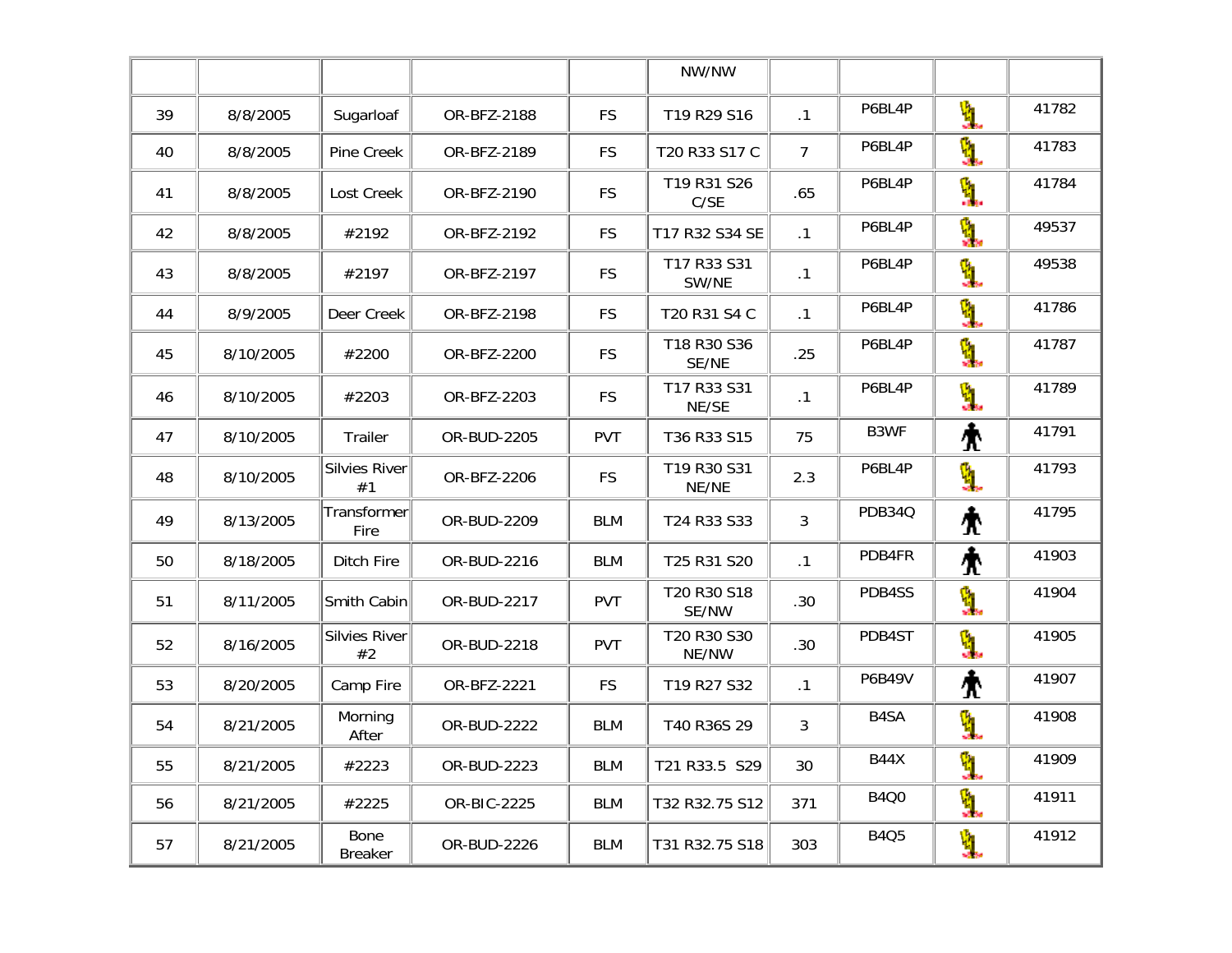| 58 | 8/21/2005 | #2228                            | OR-BUD-2228 | <b>BLM</b> | T31 R32.75 S22       | .30            | <b>B4Q2</b> | ý, | 41914       |
|----|-----------|----------------------------------|-------------|------------|----------------------|----------------|-------------|----|-------------|
| 59 | 8/21/2005 | #2229                            | OR-MAR-2229 | <b>MAR</b> | T29 R32 S9           | 10             | <b>B4Q6</b> | ý. | 41915       |
| 60 | 8/21/2005 | #2231                            | OR-BUD-2231 | <b>BLM</b> | T41 R37 S6           | 5              | <b>B5A7</b> | ý, | 41916       |
| 61 | 8/22/2005 | Detrich<br>Spring                | OR-BUD-2233 | <b>BLM</b> | T20 R33.5 S19        | 2.5            | PDB4TQ      | ý. | 41917       |
| 62 | 8/22/2005 | Denio Assist                     | OR-BUD-2238 | <b>BLM</b> | T41 R34 S14          | 5              | <b>B44Y</b> | y. | 50507       |
| 63 | 8/22/2005 | #2239                            | OR-BUD-2239 | <b>BLM</b> | T31 R32.75 S27       | $\cdot$ 1      | <b>B40X</b> | ý. | 41918       |
| 64 | 8/22/2005 | Little Bridge<br>Creek           | OR-BUD-2240 | <b>BLM</b> | T32 R32.75 S11       | 1120           | <b>B4S1</b> | Ú. | 41919       |
| 65 | 8/22/2005 | #2243                            | OR-BFZ-2243 | <b>FS</b>  | T17 R33 S21          | .1             | P6BL4P      | Ý. | 41920       |
| 66 | 8/22/2005 | #2246                            | OR-MAR-2246 | <b>MAR</b> | T20 R31 S28          | 15.8           | B4UV        | Ϋ  | 49626       |
| 67 | 8/22/2005 | Natural Out                      | OR-BUD-2248 | <b>BLM</b> | T32 R34 S15 C        | $\mathbf{1}$   | <b>B5A8</b> | Ů. | 41921       |
| 68 | 8/23/2005 | Fir Creek                        | OR-BUD-2249 | <b>BLM</b> | T32 R32.75 S14       | 1343           | PDB4WR      | Ù. | 41922       |
| 69 | 8/23/2005 | Hidden<br>Cabin                  | OR-BFZ-2251 | <b>FS</b>  | T20 R31 S19<br>SW/SW | .1             | P6BL4P      | ý. | 41923       |
| 70 | 8/23/2005 | #2252                            | OR-BFZ-2252 | <b>FS</b>  | T19 R31 S6 NW        | .25            | P6BL4P      | Å. | 41924       |
| 71 | 8/29/2005 | #2261                            | OR-BFZ-2261 | <b>FS</b>  | T20 R27 S05<br>SE/NW | .1             | P6B5GW      | ∱  | 49079       |
| 72 | 9/4/2005  | #2276                            | OR-BFZ-2276 | <b>FS</b>  | T20 R28 S30          | .1             | <b>B5U2</b> | ý, | 49081       |
| 73 | 8/23/2005 | <b>Big Pasture</b><br>Creek $#1$ | OR-BUD-2279 | PVT        | T31 R34 S34 SW       | 236            | PDB51D      | ý, | Natural Out |
| 74 | 8/23/2005 | <b>Big Pasture</b><br>Creek $#2$ | OR-BUD-2280 | <b>PVT</b> | T31 R34 S28 SW       | $\mathbf{1}$   | PDB51C      | ý, | Natural Out |
| 75 | 8/23/2005 | <b>Big Pasture</b><br>Creek $#3$ | OR-BUD-2281 | PVT        | T31 R34 S33          | $\overline{2}$ | PDB51B      | ý, | Natural Out |
| 76 | 8/23/2005 | <b>Big Pasture</b><br>Creek $#4$ | OR-BUD-2282 | PVT        | T31 R34 S33 SW       | 40             | PDB50W      | ý, | Natural Out |
| 77 | 8/23/2005 | <b>Big Pasture</b><br>Creek $#5$ | OR-BUD-2283 | PVT        | T32 R34 S4 C         | 10             | PDB50S      | ý. | Natural Out |